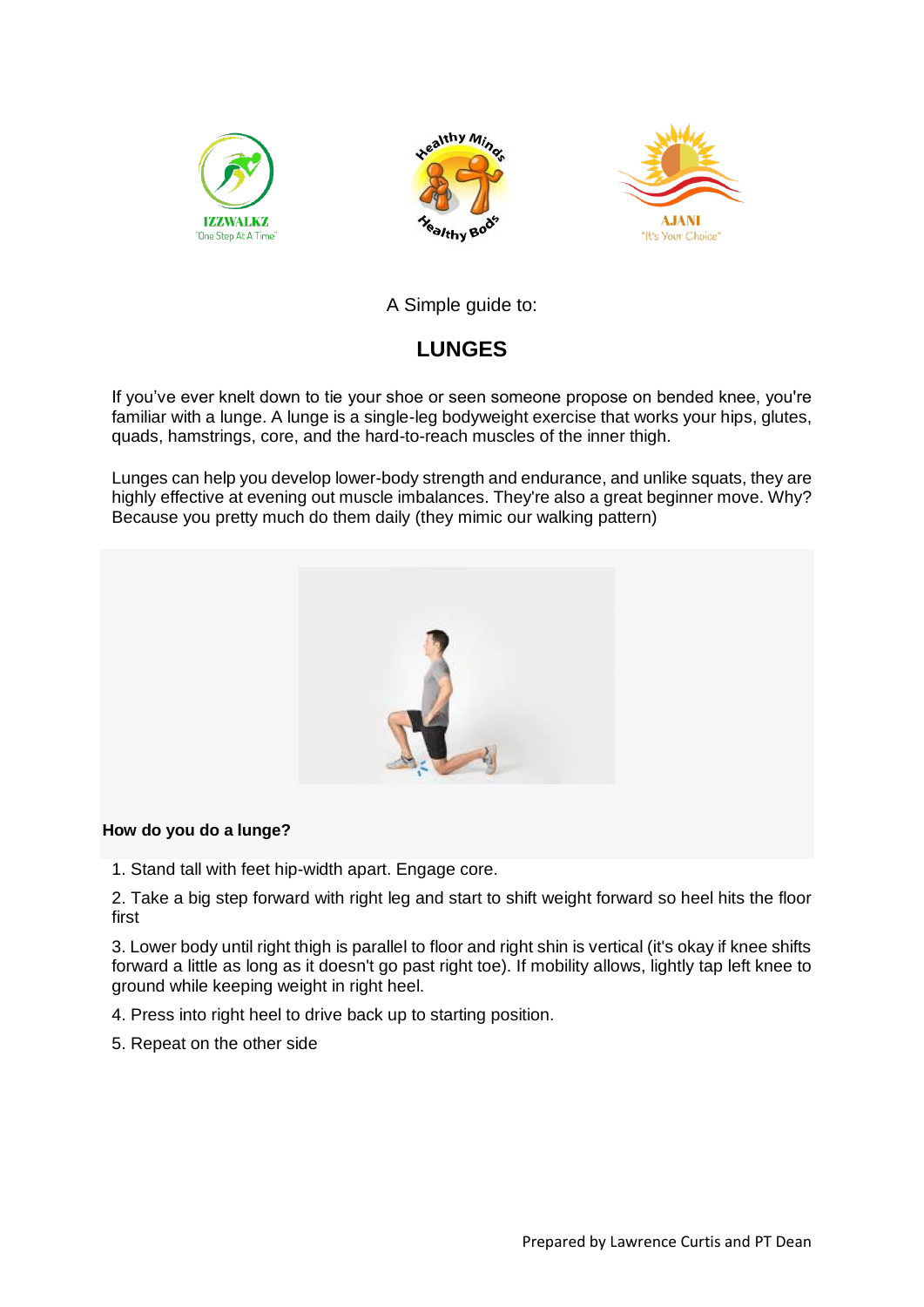#### **Common Mistakes you must avoid.**

- Lunges will challenge your balance, but there's no reason to make it extra hard on yourself by narrowing your stance. Avoid bringing front foot directly in line with back foot (as if you're walking on a tightrope. This dramatically reduces stability. Always start with feet hip-width apart and maintain that distance as you step.
- When it comes to lunging, you want to step forward enough that your front heel won't lift up off the floor. If your step is too shallow, your knee will travel forward past your foot, which puts unnecessary stress and strain on the knee. The trick is to try out your step first to gauge a comfortable distance, plant heel, and drive into floor to return to starting.
- With a forward lunge, it's okay to shift your weight forward. But beware of bending at the hip and letting your upper body drop, which will put added strain on your knee. This is especially important if you are doing a lunge under load or with a weight. If your chest falls, you run the risk of losing balance, falling, or even dropping the weight on yourself. Therefore, engage your core (think about pulling your belly button to your spine) and keep your eyes forward instead of looking down

#### **Why are lunges such a good exercise?**

#### 1. **Shapes your legs and bum**

Whether you are looking to slip into a pair of jeans or a skirt, lunges are one of the most effective exercises for shaping your legs and bottom. Lunges target the quadriceps, but involve additional muscles, including the glutes, hamstrings, calves and core muscles, making them an important exercise for toning the lower body. They are also back-friendly, because of the need to keep your back straight and your chest lifted, so you have little risk of back strain. Include must-do lunges in your regular workout routine to get lean, shapely legs and a firm bottom.

#### 2. **You can do them anywhere**

Lunges are a perfect addition to your daily routine. They can be done virtually anywhere -- try knocking out a set in front of the TV or in the kitchen while you are waiting for dinner to cook. They also do not require any equipment to be effective. Lunges are body-weight exercises, meaning they make use of the body's own weight as resistance. If you tire of the same old thing and desire a bit more of a challenge, you can up the intensity of your lunges by adding weights, increasing the number of repetitions, widening your stance or using an inclined surface, such as a bench or chair.

### 3. **Works a lot of muscles**

Lunges target most, if not all, of the muscles in your lower body. Don't be fooled into thinking that lunges only help your legs, they also require the development of your abdominal and lower back muscles to stabilize your core and provide balance. Changing the position of your lunge, for example alternating between front, side, back and deep lunges, can also change the muscles used and vary the effects. In addition to strengthening, lunges also improve flexibility in your hip flexors, which helps your body maintain alignment and reduces your risk of back pain and injury.